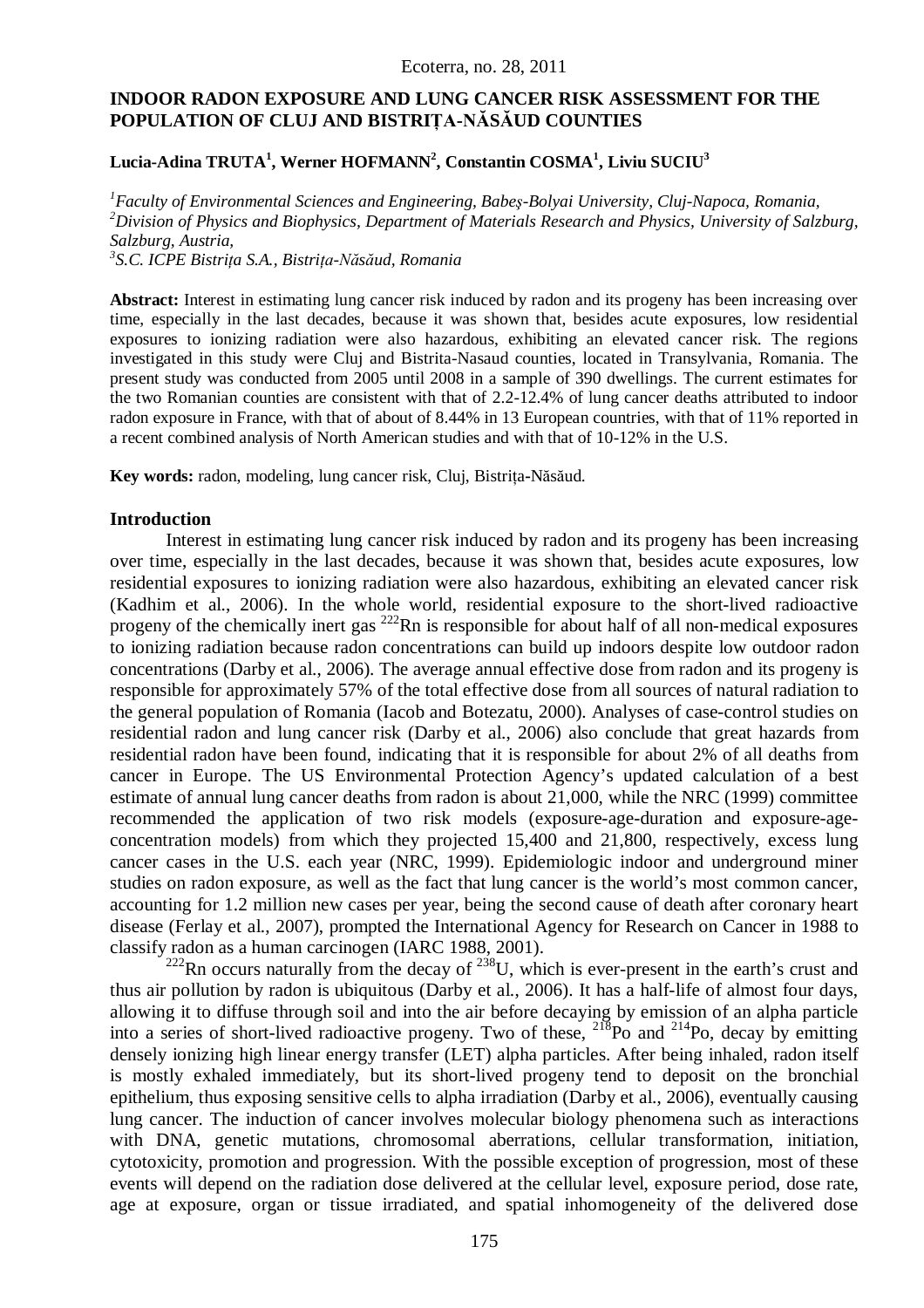(Crawford-Brown, 1989). Low dose effects of alpha particles at the tissue level are characterized by a small number of cells traversed by single alpha particles, while most cells in this tissue are not hit at all (Truta-Popa et al., 2008). The dominant role of single hits leads to a linear dose-response relationship at low radon exposure levels. The objectives of the present study were threefold: (i) to assess the lung cancer risk induced by exposure to radon, for the population of Cluj and Bistrita-Nasaud, based on measured radon concentrations; (ii) to predict lung cancer risk for these areas, using two carcinogenesis models based on radiation effects at the cellular level (TF-TR and Darby's model) and (iii) to estimate the fraction of lung cancer cases attributable to radon in each of the two counties.

#### **Materials and methods**

The regions investigated in this study were Cluj and Bistrita-Nasaud counties, located in Transylvania, Romania. The present study was conducted from 2005 until 2008 in a sample of 390 dwellings. Information about the dwellings (area, number of rooms, building materials, ventilation, etc.) was collected using questionnaires. Indoor radon measurements were performed using CR-39 Radosys detectors placed for about 3 months in the most populated sites of the buildings, such as bedrooms and living-rooms, at 1-1.5 m height from the floor, both during summer and winter time, according to the NRPB Measurements Protocol. The information regarding the detectors, measurement technique, calibration, quality assurance and quality control, development process and calculation of radon concentration was detailed elsewhere (Truta-Popa et al, 2010). The mean measured radon concentration values  $(C_{Rn})$  were corrected for seasonal variations, depending on the time when detectors were exposed during the course of a year (Cosma et al., 2009).

#### *Lung cancer risk models*

A biologically-based Transformation Frequency–Tissue Response (TF-TR) carcinogenesis model, based on experimentally observed cellular transformation and survival functions, was applied to simulate the dose-effect curve at low doses. In this model (Truta-Popa et al., 2011) lung cancer risk R(D) is expressed as the product of the transformation frequency (TF) and the tissue response (TR) functions, while dose is expressed in terms of single and multiple alpha particle hits. Measured radon concentrations expressed in  $Bq/m<sup>3</sup>$  were converted to exposure by using the conversion 1 WLM  $\approx 230$  Bq/m<sup>3</sup> (ICRP 65, 1994) and then to absorbed dose with the relationship 1  $WLM = 5$  mGy. Lung cancer risk simulated by the TF-TR model is given by:

$$
R(D) = C \cdot \sum_{i=1}^{n} TFS(D_n) \cdot \exp(-\gamma \cdot D_n) \cdot \{\lambda_1 + \lambda_2 \cdot p \cdot [1 - \exp(-\gamma \cdot D_n)]\} / \lambda_1 \cdot P_n \quad (1)
$$

where  $D_n = n \cdot \overline{D_c}$  ( $\overline{D_c} = 0.33$  Gy<sup>-1</sup> for cells with a nuclear diameter of 9  $\mu$ m and an LET of 130 keV  $\mu$ m<sup>-1</sup>), and *C* is a constant scaling factor relating the number of transformed cells at dose *D* to the occurrence of an observable bronchial tumor, derived from epidemiological studies, γ represents the cell killing probability,  $\lambda_l$  is the normal mitotic rate of lung cells, equivalent to a cycle time of 30 days, which may increase to  $\lambda_2$ , the rate of division under conditions of extensive tissue damage and cellular replacement, corresponding to a cycle time of approximately one day, and *p* denotes the probability that a progenitor cell will divide as a direct result of the inactivation of an adjacent epithelial cell (Truta-Popa et al., 2011). It was assumed here that *p* = 1, i.e. each dead epithelial cell would force a stem cell to divide. The TF-TR model is a relatively simple mechanistic model that is described in more detail elsewhere (Truta-Popa et al., 2011). For continuous low-level exposures, it was assumed that cancer induction is related to the cycle time of an irradiated cell, thus exhibiting a distinct dose-rate effect. Model predictions were compared with epidemiologically observed lung cancer risk, indicating excellent agreement in the low dose region.

For indoor radon concentrations, the dose-effect relationship is linear as illustrated by many epidemiological studies. The collaborative analysis on residential radon from 13 European countries of Darby et al. (2006) is such an example. Their results were based on a linear model for the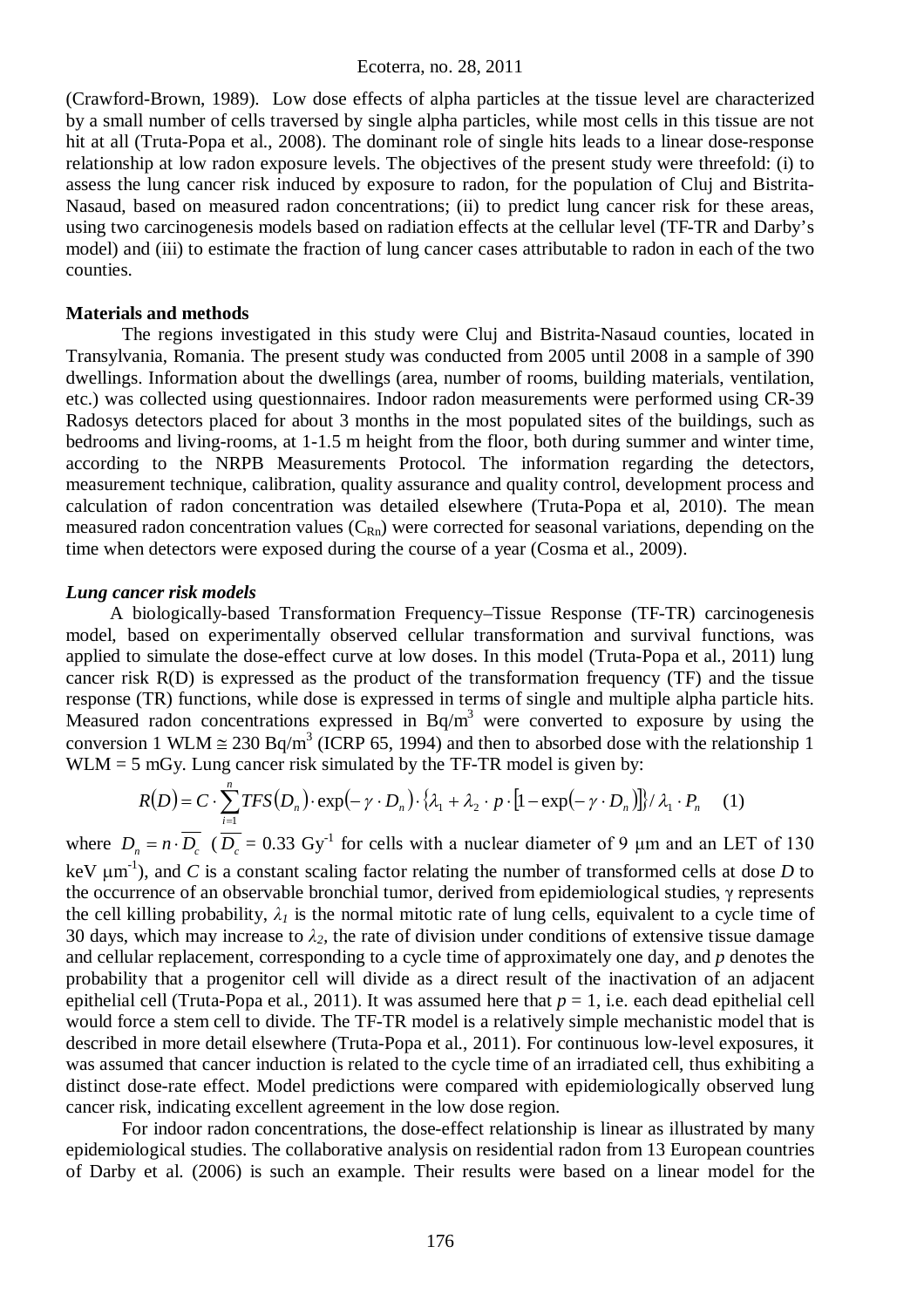relationship between the time-weighted average observed radon concentrations and the risk of lung cancer, described as:

$$
RR=1+\beta x \tag{2}
$$

where  $\beta$  is the excess relative risk of lung cancer per 100 Bq m<sup>-3</sup> increase in the time-weighted average observed radon concentration (x), estimated after stratification by study, age, sex, region of residence and smoking history. The equation for the fitted model was RR=1+0.000844x, with 95% confidence interval, where x represents the measured radon concentration.

#### *Prediction of lung cancer cases due to radon*

The number of total lung cancer deaths due to indoor exposure to  $^{222}$ Rn ( $N_{Rn,q}$ ) was estimated with the following relation, derived from the other available studies (Catelinois et al., 2006):

$$
N_{Rn,a} = \frac{(RR-1)}{RR} \cdot N_{T,a} \tag{3}
$$

where *RR*  $\frac{(RR-1)}{RR}$  is the fraction of risk attributed to radon (FRA), *a* is the area where population is

exposed, RR is the relative risk, predicted by the model based on radon concentration and frequency of measurements in defined exposure intervals, and  $N_{T,a}$  is the total, average annual number of lung cancer deaths in the area *a,* where Rn-222 concentrations were measured (Table 1). These demographic data were provided by the National Institute of Statistics (INSSE, 2009) Romania, for each county. For these calculations, it was assumed that the populations of the different regions as well as the measured sites were homogeneously distributed among these regions.

#### *Fraction of lung cancers due to radon exposure*

The percentage of lung cancers attributable to radon is a more relevant parameter to express the lung cancers attributed to radon exposure, since it implies a comparison with the total lung cancers, while the absolute number does not have this advantage. The formula proposed in this study for calculating this percentage (Eq. 4) was derived from Eq. 3 and has the great advantage that it requires only the RR value, so the demographic data are no longer necessary. In case that the number of annual lung cancers is not available for administrative units (regions) smaller than counties, then the percentage of lung cancers due to exposure to radon  $(\mathcal{C}_{LC_{Rn}})$  could simply be calculated from the fraction of risk attributable to radon (FRA) with the following formula:

$$
\% LC_{\text{Rn}} = (FRA) \times 100 \tag{4}
$$

Thus, the quantitative estimates of the lung cancer risk caused by radon will no longer be influenced by the uncertainties associated with the demographic and lung cancer data from the National Institute of Statistics for the area under study. This is particularly relevant in cases where the lung cancer data are difficult to get from medical records or National Institutes of Statistics, or where not all persons who die of lung cancer are registered accordingly, especially in the rural sites. Hence, the quantitative estimates of the lung cancer risk caused by radon will no longer be affected by the uncertainties from the demographic and lung cancer data, a fact that is really important in using the risk projections as a basis for making risk-management decisions (NRC, 1999).

#### **Results and discussions**

Table 1 summarizes the mean measured radon concentrations in defined exposure intervals as well as the mean, weighted annual radon concentration in the two counties. The mean measured values were corrected for the seasonal variation as mentioned above.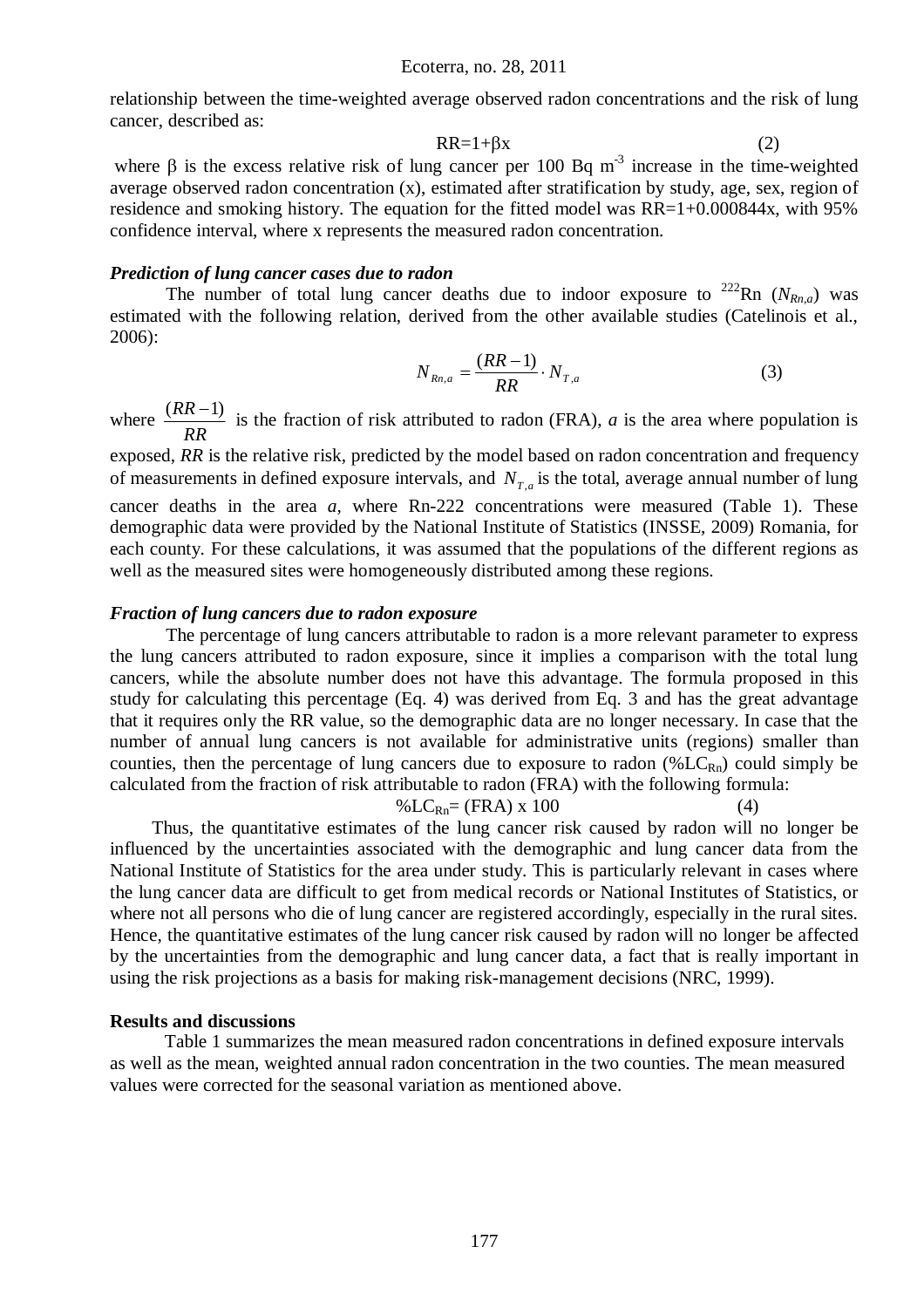### Ecoterra, no. 28, 2011

### **Table 1**

Measured radon concentrations in the two counties and mean annual radon concentrations (Truta-Popa et al., 2010)

| County    | <b>Range of</b><br>measured<br>values | <b>Mean</b><br>measured<br>radon<br>concentrations<br>$[Bq/m^3]$ | <b>Frequency</b><br>[%] | <b>Mean annual</b><br>Rn<br>concentration<br>$[\text{Bq/m}^3]$ | $RRRn$ for<br>non-<br>smokers<br>predicted<br>with TF-<br><b>TR</b><br>model | $RRRn$ for<br>non-<br>smokers<br>predicted<br>with<br>Darby's<br>model |
|-----------|---------------------------------------|------------------------------------------------------------------|-------------------------|----------------------------------------------------------------|------------------------------------------------------------------------------|------------------------------------------------------------------------|
| Clui      | $\leq$ 25                             | 20                                                               | 10                      | 114                                                            | 1.08                                                                         | 1.10                                                                   |
|           | 25-49                                 | 38                                                               | 23                      |                                                                |                                                                              |                                                                        |
|           | 50-99                                 | 69                                                               | 32                      |                                                                |                                                                              |                                                                        |
|           | 100-199                               | 140                                                              | 20                      |                                                                |                                                                              |                                                                        |
|           | 200-399                               | 266                                                              | 11                      |                                                                |                                                                              |                                                                        |
|           | 400-799                               | 592                                                              | $\overline{4}$          |                                                                |                                                                              |                                                                        |
| Bistrita- | <25                                   | 16                                                               | 15                      |                                                                |                                                                              |                                                                        |
| Nasaud    | 25-49                                 | 38                                                               | 33                      |                                                                |                                                                              |                                                                        |
|           | 50-99                                 | 69                                                               | 30                      | 71                                                             | 1.05                                                                         | 1.06                                                                   |
|           | 100-199                               | 128                                                              | 16                      |                                                                |                                                                              |                                                                        |
|           | 200-399                               | 250                                                              | 6                       |                                                                |                                                                              |                                                                        |

Based on the radon concentration measurements in the two counties, lung cancer risk model predictions were: 1.08 for Cluj and 1.05 for Bistrita-Nasaud using TF-TR model and 1.10 for Cluj, 1.06 for Bistrita-Nasaud using Darby's model, values summarized in Table 1. In this study, we investigated only the case for lifetime non-smokers, but it is worth to specify that the RR for smokers is about 25 times greater than that for lifetime non-smokers (Darby et al., 2006) and that the effect of radon exposure and cigarette smoking is synergistic, more than additive and less than multiplicative (NRC, 1999).

## *Percentage of lung cancer cases due to radon*

The percentages of lung cancer deaths attributed to radon exposure were derived at first from the total, average annual number of lung cancer deaths for the areas where Rn-222



**Fig. 1.** Percentage of lung cancers attributed to radon, from all lung cancer cases, for lifetime non-smokers, based on the RR predictions with the TF-TR and Darby's model, for both investigated counties.

concentrations were measured  $(N_T)$  and the number of lung cancers deaths attributed to radon, for lifetime non-smokers, and then, calculated with Eq. (4). The results are the same, with the specification that RR values used within the two methods should have exactly the same values. For Cluj county, the National Institute of Statistics reported in 2007 a population of 689523 inhabitants and had a number of 267 lung cancer deaths due to lung cancer for the respective year, while for Bistrita-Nasaud the population was 317685 inhabitants and had a number of 92 lung cancer deaths (INSSE). The RR estimated with the TF-TR model, for never smokers, based on the measured radon concentrations and frequency of measurements in defined exposure intervals, was 1.08 for Cluj and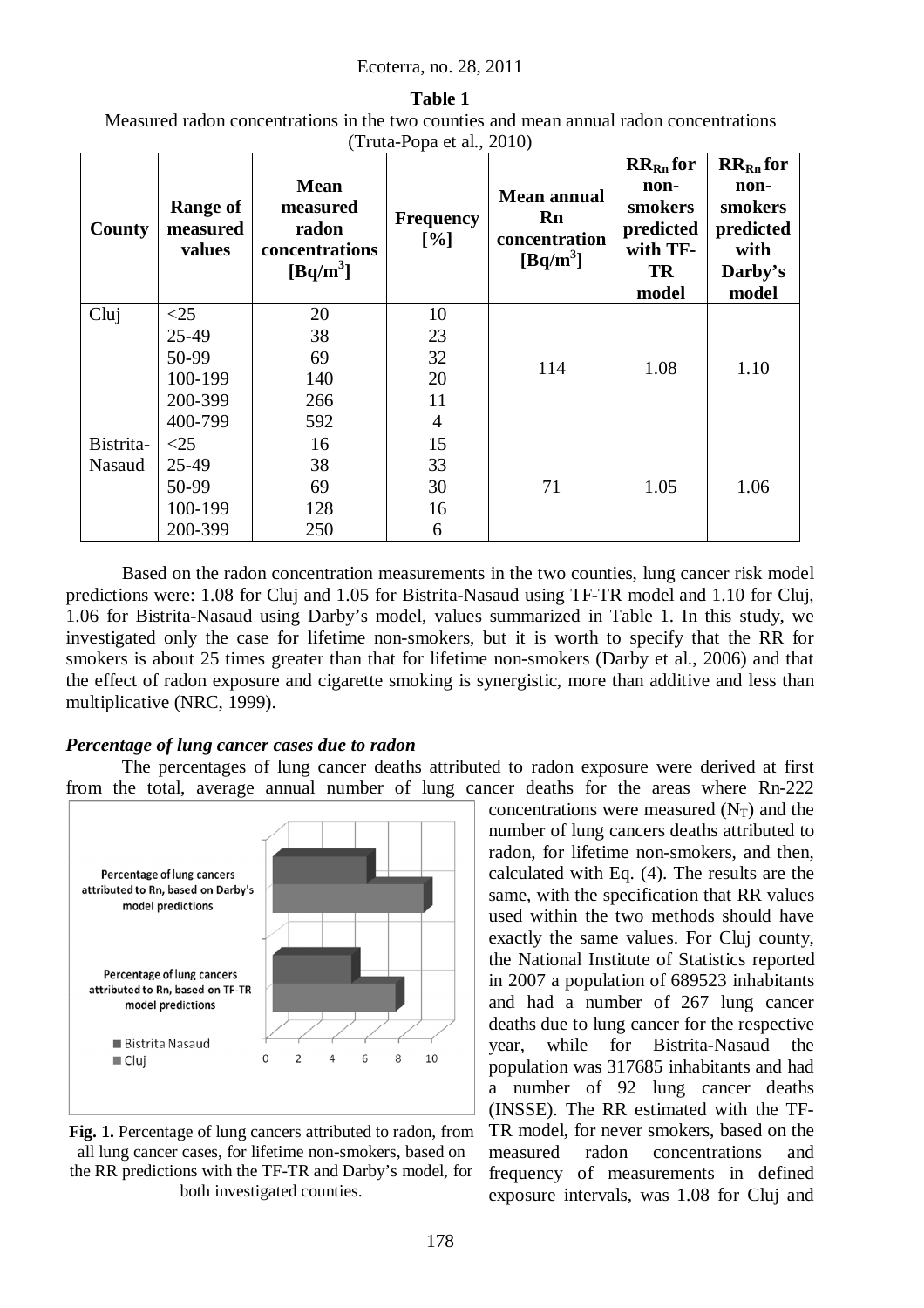1.05 for Bistrita-Nasaud county.

Thus, the percentage of lung cancer deaths attributed to radon, based on TF-TR model predictions and equation (3), (4), in case of lifetime non-smokers will be 7.4% for Cluj and 4.76% for Bistrita-Nasaud county. In the same manner, we estimated a percentage of 9.09% and 5.66% of lung cancers attributed to radon, from the total lung cancers for Cluj and Bistrita counties, respectively, for non-smokers, based on the RR values predicted with Darby's model (i.e. 1.10 and 1.06) (see Figure 1).

It could be observed that the proposed method (Eq. 4) has more advantages, and it is much more simple and efficient than the laborious method, eliminating the errors related to the demographic data. Nevertheless, both methods require a precise estimation of RR values, and represent a basic, efficient tool for quantitative lung cancer risk estimations that underlie decisions for risk management. On the other hand, it could also be observed that RR values predicted with the TF-TR model are in good agreement with the ones predicted with Darby's model, although a little bit smaller (with 1% to 2%). Risk estimated with both models suggest that the percentage of lung cancers attributed to residential radon, out of the total lung cancers range between 7- 9% for Cluj and between 4- 6% for Bistrita-Nasaud county.

# **Conclusions**

Data from epidemiologic studies provide convincing evidence that residential radon is an important cause of lung cancer, the most common type of fatal cancer in Europe in the general population (Ferlay et al., 2007). The current estimates for the two Romanian counties are consistent with that of 2.2-12.4% of lung cancer deaths attributed to indoor radon exposure in France (Catelinois et al., 2006), with that of about of 8.44% in 13 European countries (Darby et al. 2006), with that of 11% reported in a recent combined analysis of North American studies (Field et al. 2006) and with that of 10-12% in the U.S. (Lubin and Steindorf, 1995). Policies regarding exposure to this form of natural radiation were developed and refined so as to reduce the percentage of deaths from lung cancer. The European Commission issued recommendation 90/143/Euratom, in 1990, defining 400 Bq  $m<sup>3</sup>$  as the level for considering remedial action in existing dwellings, and 200 Bq m<sup>-3</sup> as the reference level for new dwellings (CEC, 1990). So far, only a few responsible authorities developed detailed legislation specifying levels above which financial support for mitigation will be provided. The International Radon Project set up by the WHO in 1995 (WHO, 2007) will provide evidence-based recommendations for radon policies and promote programmes that reduce the health impact of radon in countries.

## **Acknowledgements**

This work was possible with the financial support of the Sectoral Operational Programme for Human Resources Development 2007-2013, co-financed by the European Social Fund, under the project number POSDRU 89/1.5/S/60189 with the title "Postdoctoral Programs for Sustainable Development in a Knowledge Based Society".

## **References**

1. Catelinois O., Rogel A., Laurier D., Billon S. et al., 2006 - *Lung Cancer Attributable to Indoor Radon Exposure in France: Impact of the Risk Models and Uncertainty Analysis*, Environmental Health Perspectives, 114:1361-1366

2. Commission of the European Communities (CEC), 1990 - *Commission recommendation on the protection of the public against indoor exposure to radon (90/143/Euroatom)*, Brussels

3. Cosma C., Szacsvai K., Dinu A., Suciu L., 2009 - *Preliminary integrated indoor radon measurements in Transilvania (Romania)*, Isotopes in Environmental and Health Studies, 45(3): 259-268

4. Crawford-Brown D. J., 1989 - *The role of dose inhomogeneity in biological models of doseresponse*, Taylor & Francis, New York, pp. 155-161